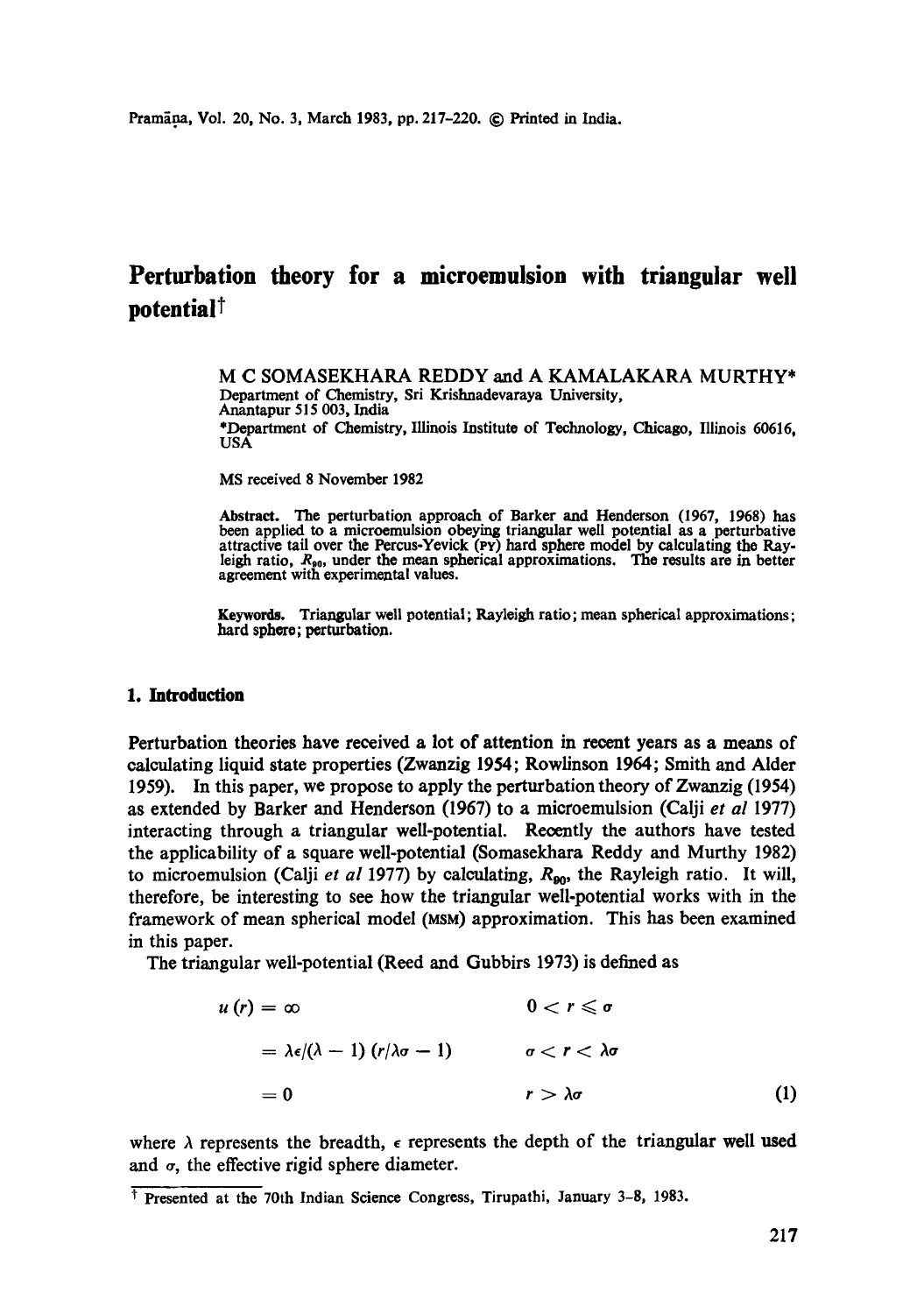## 2. Theory

The MSM approximation can be treated as a perturbation of the Pereus-Yeviek (1958) 0'Y) hard sphere model (Wertheim 1963 ; Thiele 1965) and can be written as

$$
C(r) = 1 - \exp \{ u(r) / k_B T \} g(r) \quad r < \sigma
$$
  
=  $- u(r) / k_B T$  \qquad r > \sigma (2)

where  $g(r)$  is the radial distribution function and  $C(r)$  is the so called direct correlation function. We therefore, assume

$$
C(r) = C_{WT}(r) = -[\alpha + \beta (r/\sigma) + \gamma (r/\sigma)^3] \quad 0 < r \leq \sigma
$$
  
= -(\epsilon/k\_BT)(\lambda/\lambda - 1)((r/\lambda\sigma) - 1) \quad \sigma \leq r \leq \lambda\sigma  
= 0 \qquad r > \lambda\sigma (3)

and

$$
\alpha = (1 + 2\eta)^2/(1 - \eta)^4
$$
  
\n
$$
\beta = -6\eta(1 + \eta/2)^2/(1 - \eta)^4
$$
  
\n
$$
\gamma = (\eta/2) (1 + 2\eta)^2/(1 - \eta)^4
$$
\n(4)

 $C_{WT}(r)$  is the well-known Wertheim-Thiele (1963, 1965) solution of the PY equation for hard sphere systems. The packing fraction is related to  $\sigma$  by  $\eta = \pi \rho \sigma^2/6$ ,  $\rho$  being the average number density.

Fourier transforming equation (3), we get

$$
\rho C(k) = \left[ -24\,\eta/(k\sigma)^6 \right] \left[ a(k\sigma)^3 \left( \sin k\sigma - k\sigma \cos k\sigma \right) \right.
$$
  
+ 
$$
\beta \left( k\sigma \right)^3 \left\{ 2k\sigma \sin k\sigma - (k^2\sigma^2 - 2) \cos k\sigma - 2 \right\}
$$
  
+ 
$$
\gamma \left\{ (4k^3\sigma^3 - 24k\sigma) \sin k\sigma - (k^4\sigma^4 - 12k^2\sigma^2 + 24) \cos k\sigma + 24 \right\}
$$
  
+ 
$$
(1/\lambda - 1) \left( \epsilon/k_B \, T \right) (k\sigma)^2 \left\{ \lambda k\sigma \sin k\sigma \right.
$$
  
+ 
$$
2 \cos \lambda k\sigma - (\lambda k^2\sigma^2 - k^2\sigma^2 + 2) \cos k\sigma - (2 - \lambda) k\sigma \sin k\sigma \right\} \right] (5)
$$

and  $C(k)$ , the Fourier transform of  $C(r)$ , is simply related to the structure factor, *S(k)* by (Gopala Rao and Murthy 1975)

$$
S(k) = [1 - \rho C(k)]^{-1}
$$
 (6)

The final form of  $\rho C(k)$  is given by (5) and its value in the limit  $K \to 0$  is

$$
\rho C(0) = (1 - a) + 2\eta \epsilon (\lambda^3 + \lambda^2 + \lambda - 3)/k_B T \tag{7}
$$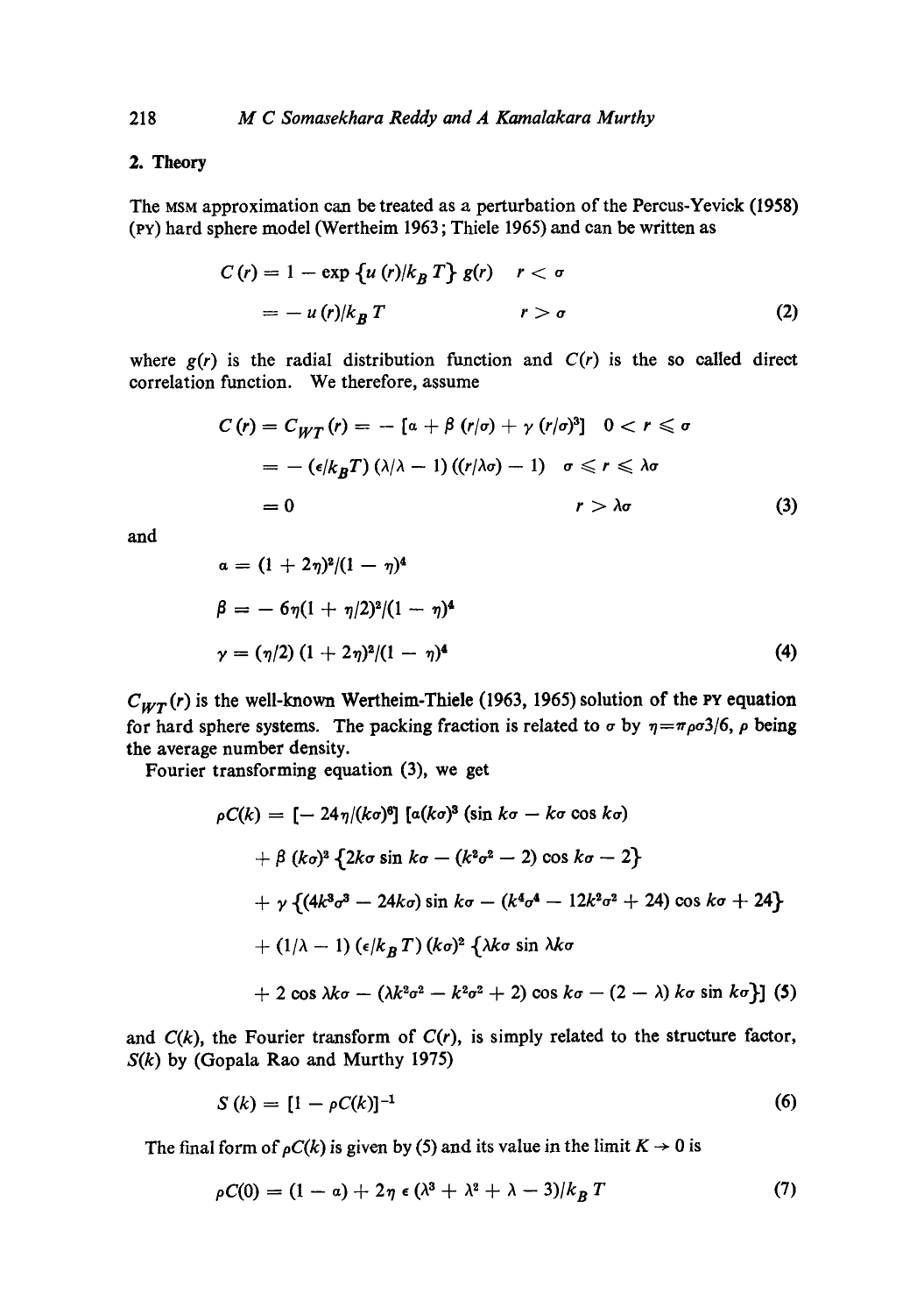

**Figure 1.** Rayleigh ratio,  $R_{90}$ , as a function of number density. by using the triangular well-potential. Curve is calculated

### **3. Results and discussions**

Reduced scattering intensity of the microemulsion is

$$
R_{\rho} = (1 + \cos^2 \theta) \mathcal{K} \; Mc \; [1 - \rho \; C \; (0)]^{-1} \tag{8}
$$

Because seattering disymmetry was absent, the light scattering ratio  $R_{g0}$  can be represented by Debye (1974) as

$$
R_{90} = \mathcal{K} \mathcal{CM} \left[ 1 - \rho C \left( 0 \right) \right]^{-1} \tag{9}
$$

where

$$
\mathcal{H} = 2\pi^2 n^2 (\mathrm{d}n/\mathrm{d}c)^2/(\lambda_0^4 N) \tag{10}
$$

where M is the particle molar mass, c is the weight density  $(c = \rho M/N)$ , n is the refractive index and  $\lambda_0$  the wavelength *in vacuo* of unpolarized light.

Equations (7) and (9) have been used for computing  $R_{90}$  for a microemulsion (Calji *et al* 1977) containing toluene, hexanol, potassium olete and oleic acid and the results are shown in figure 1. The potential parameters have been determined by fitting (8) with the experimental values at the first peak position and at the hard sphere diameter,  $\sigma=10.25$  nm. The potential parameters are  $\lambda=1.47$  and  $\epsilon/k_B T=0.64$ . Figure 1 shows that values especially at the peak position are in better agreement with experimental results than those from the short range van der Waals attractive tail. Calculation of the structure factor at various values of  $K$ , using the present potential parameters are in progress and the results will be discussed in a future communication.